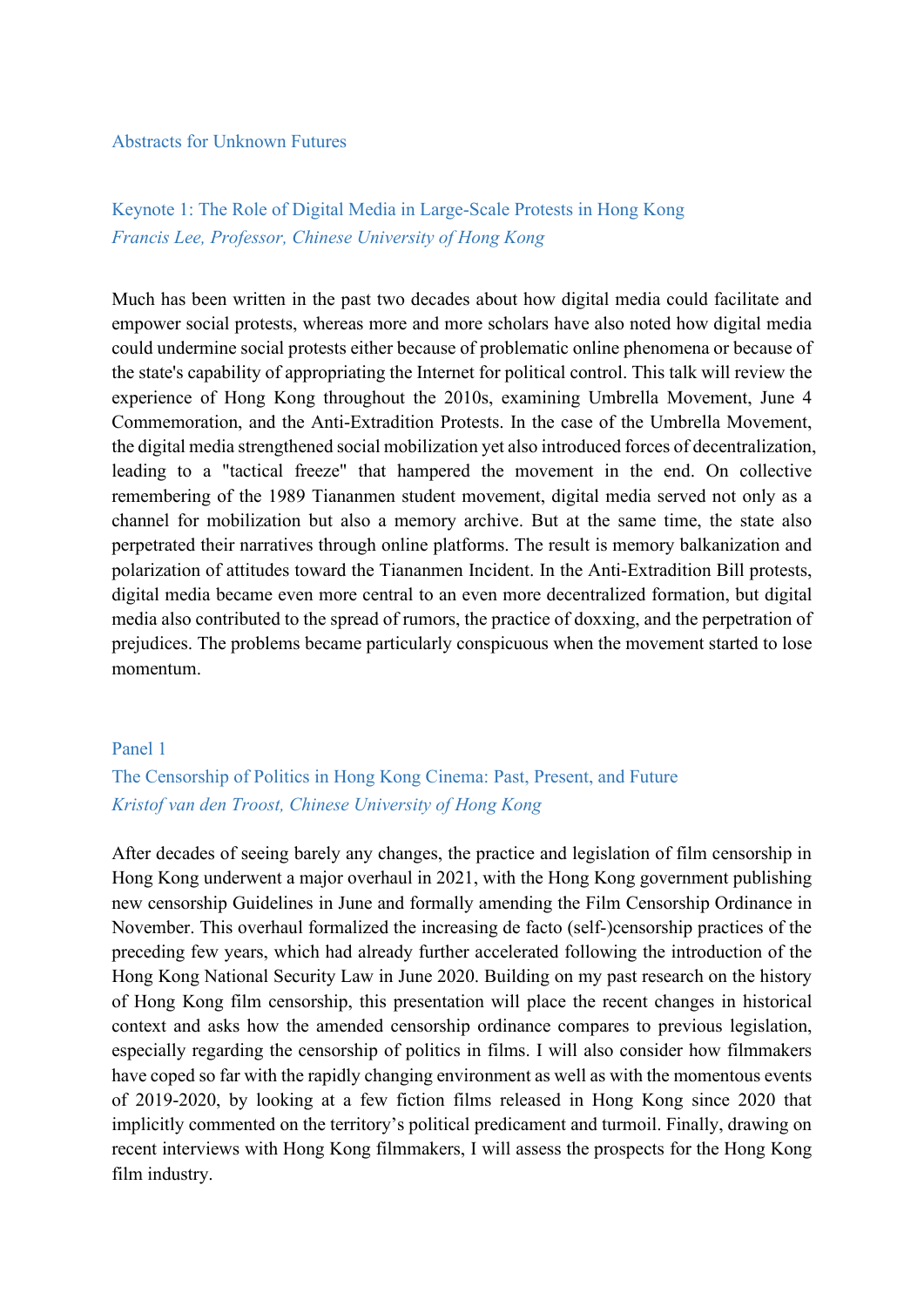Filming the Individual and the Collective: The 2019 Pro-democracy Movement in Hong Kong Independent Documentaries *Judith Pernin, independent scholar* 

Between June and December 2019, Hong Kong became the stage of large-scale pro-democracy protests, during which more than a dozen documentaries were filmed. Following the evolution of Hong Kong's political situation and the shifting of local protest strategies, one could expect marked differences in the filmic treatment of these protests compared to the Umbrella movement, just five years earlier. When opposition to the proposed extradition bill erupted massively on the streets in June 2019, protests and the actors behind them had drastically changed. Furthermore, during the half-year of the 2019 pro-democracy movement, protest modes kept on evolving, constantly adjusting to intensifying police tactics and government reactions. What kind of documentaries have been produced on this movement, and how do these documentaries translate the evolution of protest modes and Hong Kong's rapidly changing political context? This presentation examines the evolution of filmmaking practices and protest representations in a body of seven shorts and long features made collaboratively or collectively and released shortly after key moments in the protest.

### Cinema of Death: Youth and Necropolitics in Hong Kong *Chun Chun Ting, Nanyang Technological University*

Focusing on the death of Hong Kong youth as a political reality and cinematic trope, this paper seeks to address desperation as a structure of feeling in contemporary Hong Kong. While the wave of disqualification of young politicians from office following the Umbrella Movement has signalled the political death of Hong Kong youth, the protest movement in 2019, with its shocking number of unknown death and the mass imprisonment that followed, has made clear the regime's exercise of biopower and its targeting of young people as the disposable population. I argue that this form of "necropolitics" (Achille Membre) targeting the young is closely reflected in Hong Kong cinema. In 1997, Made in Hong Kong portrays the death of the young as a metaphor of the city's demise after the handover and of the decadence and escapism of the grown-up world. Looking at a series of films and documentaries, including Ten Years (2015), Mad World(2016), Lost in the Fumes (2017), G Affairs (2018), Inside the Red Brick Wall(2020), I examine how Hong Kong cinema portrays its young people and address the issue of death. It is my argument that these films' engagement with death is not limited to the diegesis, as youth's idealism, struggle, and sacrifice to resist the demise of their city. The engagement is also embodied by the production condition, as these emerging filmmakers' tenacious and persistent effort to reinvent Hong Kong cinema when death looms over the local industry.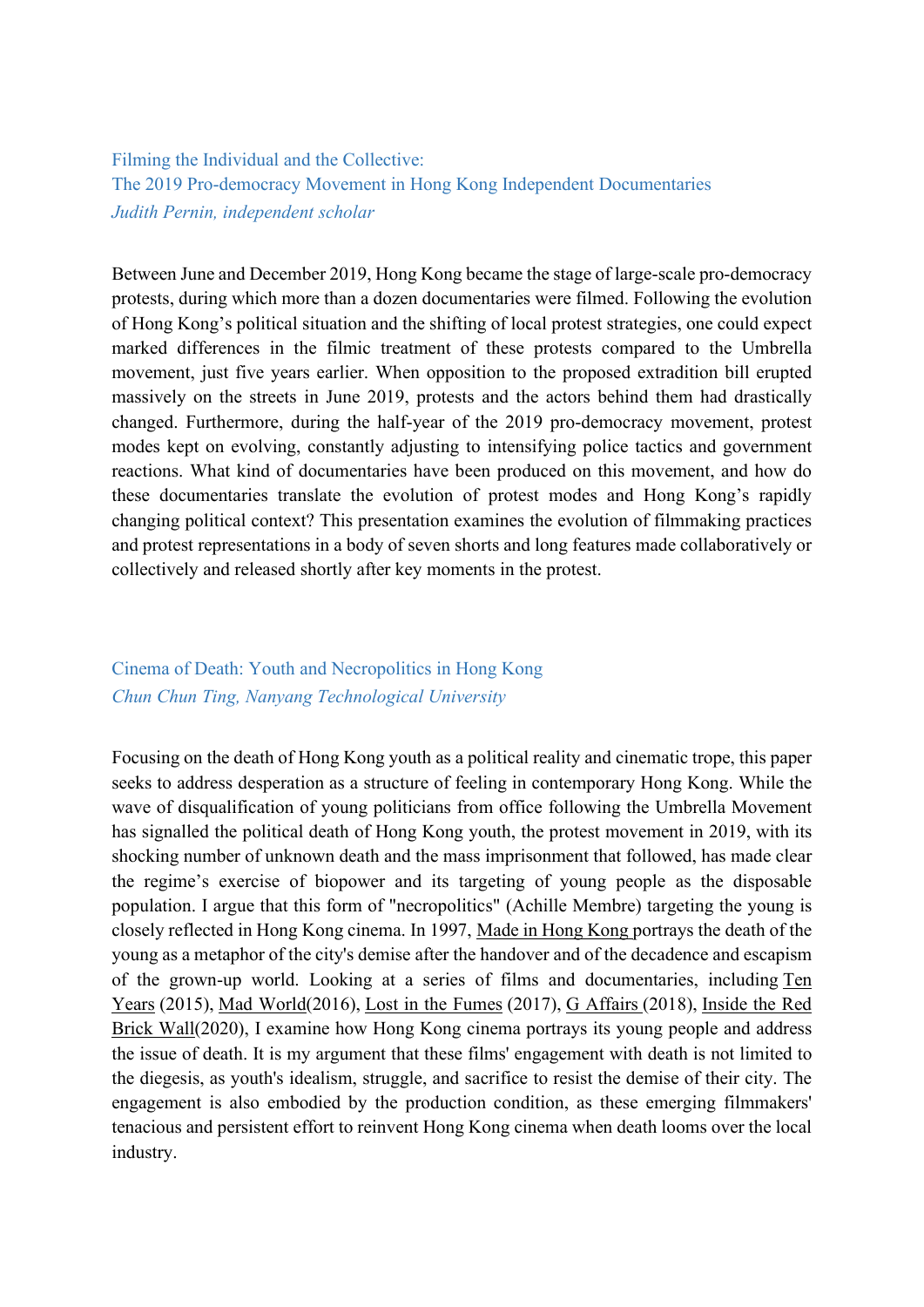#### Panel 2

Tactical Choices of Moderate Violence and the Escalation of Nonviolent Movements: Evidence from Hong Kong

*Myunghee Lee, University of Copenhagen*

When do protesters adopt violent tactics? Studies on civil resistance suggest that when dissidents have capabilities to exercise violent tactics and when nonviolence is unsuccessful, dissidents tend to use violent tactics. However, studies that closely trace processes in which a nonviolent movement turns into a violent movement are limited. This study examines the two democracy campaigns in Hong Kong--the Umbrella Movement and the Anti-extradition Bill Movement--and uncovers the escalation process. I find that dissidents accept violent tactics strategically when the previous nonviolence was fruitless and when they are confident that their campaign goal and the use of certain levels of violence will gain public support. I also find that in facing an "invincible" target, dissidents adopt moderate levels of violent tactics to draw sustained domestic and international attention in the hope of making the target government accountable to those pressures to certain degrees.

### Global circuits: Hong Kong, Protests, and Anglophone Mediascape in 2019 *Dušica Ristivojević, University of Helsinki*

The introduction of the Fugitive Offenders and Mutual Legal Assistance in Criminal Matters Legislation (Amendment) Bill in March 2019 triggered a growing wave of protests in Hong Kong. Texts, images, concerns and initiatives which started to circulate globally in 2019 continue to influence globally diverse engagements with Hong Kong until the present day.

This paper will examine globally circulating representations of the protests and its context in some of the most influential global opinion-making English language media outlets: Hong Kong Free Press and the South China Morning Post; China-based the Global Times; the US 'newspaper of record' New York Times; the Guardian; and the German public broadcaster Deutsche Welle in English. The analysis of this 'institutionalized' anglophone media space will be enriched by the discussion of circulating messages disseminated via 'unmediated' information-sharing space of social media (Facchinetti, 2015).

In doing so, the paper will first elaborate on the importance of looking at anglophone and not 'Western' meaning-making platforms, practices, and circulations. It will then move to the discussion of four main themes which dominated media representations of the dynamics of the 2019 Hong Kong protests, namely Hong Kong-China relations, violence, business, and international support to the protests. Lastly, the paper will look at the affective dynamics of textual and visual representations which the paper identifies as constitutive of the media narratives, and end by suggesting related directions for the future research.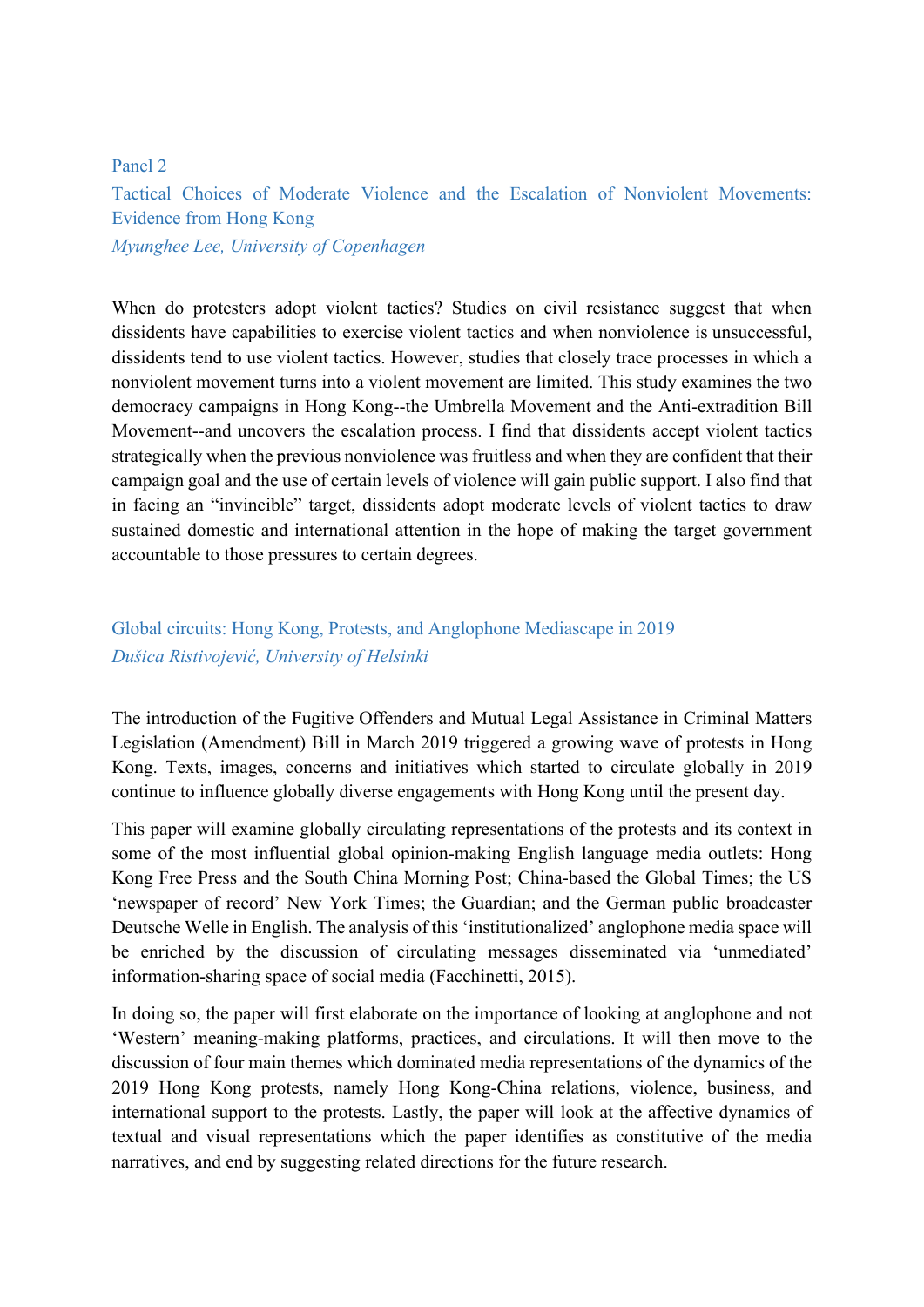Images of the Frontliner – The Hong Kong Protests 2019 *Mai Corlin Frederiksen, University of Copenhagen*

The 2019 protests in Hong Kong were remarkably visual, with hundreds of protest wall complexes across the territory and massive amounts of visual material spread on digital platforms. The protest posters produced by the movement ranged from hand-drawn slogans calling for rebellion, drawings of protesters as manga cartoon characters and superheroes, memes ridiculing the government, ironic Mao-quotes, prints with graphic depictions of police violence, popular culture references, educational pamphlets, infographics and so much more. The explicit use of visual protest material as an intrinsic part of the protest movement in Hong Kong, has (once again) shown us just how central the visual is to the formation of political imaginaries – thus making it all the more important to analyze these images to understand the imaginaries at play. In this talk, I will show how the image of the front line protester was used actively by the protesters to at once imagine *and* enact their Hong Kong. Here I am thinking the image in terms of "doing," as something that not only reflects and represents a particular political standpoint, but that images, as Callahan suggests "provoke new and different social, political and economic dynamics" (Callahan 2020, 19).

# Keynote 2: Hong Kong's Struggle in Historical and Comparative Perspective *Jeffrey Wasserstrom, University of California, Irvine*

As unique as Hong Kong is in many specific ways, this presentation will argue that we can sharpen our understanding of key features of the city's turbulent past and tragic present by putting it beside other unusual places. There is no *perfect* analogy for the acts of resistance and repression that have made Hong Kong's recent history so full of drama, but there is considerable value in using several different decidedly *imperfect* analogies as lenses through which to view specific events of the 2010s and early 2020s. Moving from Chinese cities during the first decades of the twentieth century, to Tibet and the Soviet Bloc during the Cold War, to various Asian and non-Asian settings during the opening years of this new millennium, this talk will make the case for the careful deployment of comparisons even when dealing with a place that in certain regards deserves to be seen as incomparable.

Panel 3: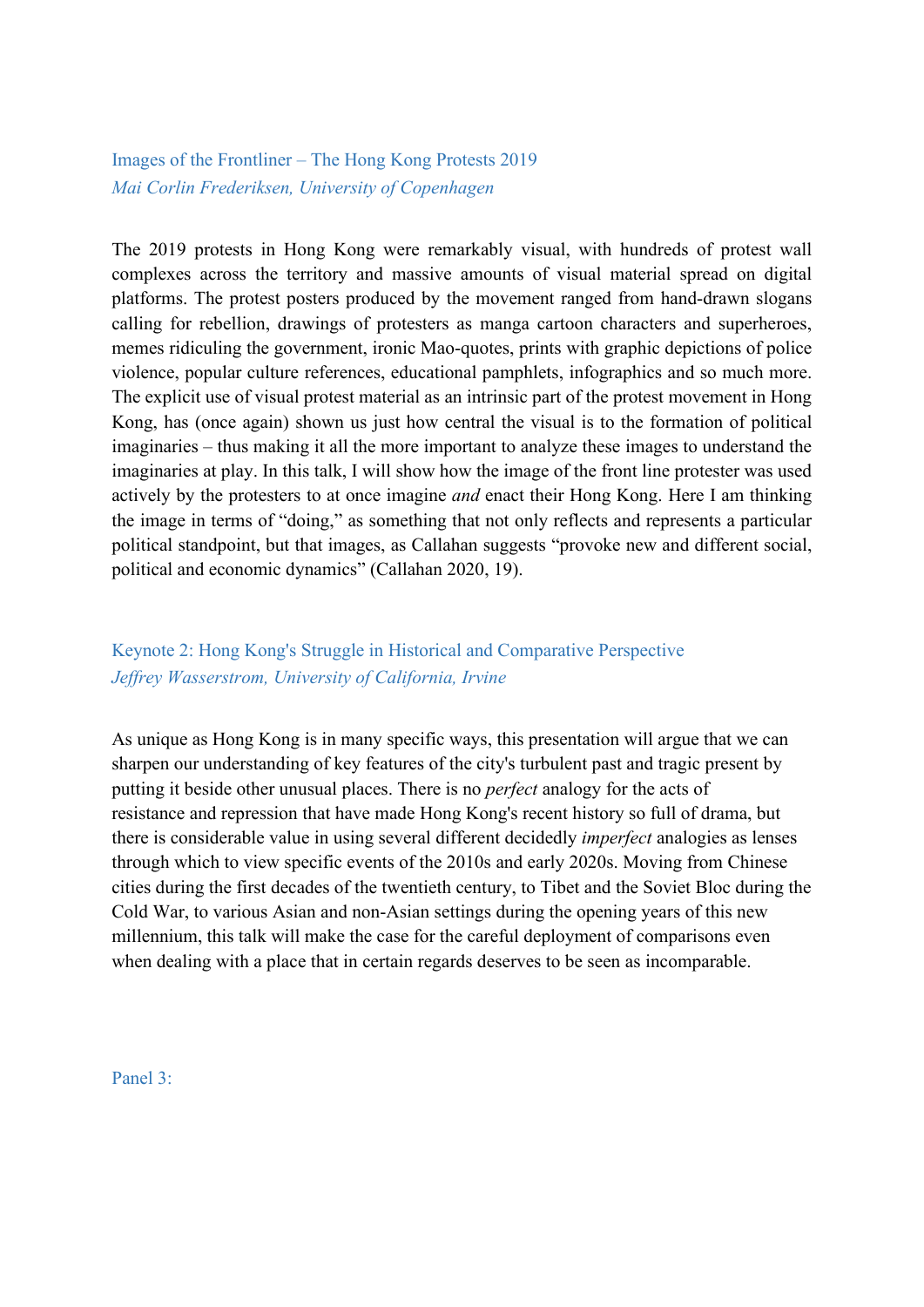### Hong Kong in the World; the World in Hong Kong; Reading Dung Kai-cheung's *Hong Kong Type* Allegorically *Michael Tsang, University of London*

Hong Kong writer Dung Kai-cheung's latest novel, *Hong Kong Type* (*Hoeng Gong Zi*; 2021), is ostensibly about a set of lead movable type blocks created and manufactured by ministers of the London Missionary Society (LMS) in the 19<sup>th</sup> century at its headquarters in the secondary school Ying Wa College in Hong Kong. These lead types kickstarted Hong Kong's printing industry for the Greater China region and had since been lost in Hong Kong, but a copy has been kept in the Netherlands. Its history was "recuperated" and presented to the Hong Kong public through the exhibition "Between the Lines—The Legends of Hong Kong Printing" held at the Hong Kong Heritage Museum in 2020-2021, which was also the exhibition that inspired Dung to pen the novel.

What could have been a straightforward historical retelling is complicated by Dung, however, as he layers that history with two other plotlines, one of which involves a girl recovering the story of Hong Kong Type in 2020. The timing is key here, as the novel opens with the girl having lost her memory after a failed suicide attempt, as a strongly suggestive result of having faced trauma in the 2019 anti-extradition protests. Thus, although the novel is not overtly about the protests, the novel's form, structure and setting are all situated in that context, allowing us to explore what the story of Hong Kong Type can mean for a postprotest Hong Kong.

It is in this vein that I will perform an allegorical reading on the novel, arguing that the set of movable types can be read metaphorically as Hong Kong people – "type" here becoming a pun that also means "category" or "kind", i.e. "Hong Kong type" meaning "a type/kind of people called Hongkongers". Just as the movable types ended up in the Netherlands, so have this "type" of Hongkongers been emigrating outwards in many "Western" countries, highlighting a diasporic Hong Kong community currently in formation as well as emphasising the connection to Hong Kong culture, history, and indeed, language.

# Objects and Matter as Affect: Revisiting the Storied Matter of Hong Kong's 2019 Social Protest

*Winnie L. M. YEE, University of Hong Kong*

Hong Kong people shocked and inspired the world in the year 2019, not only because of the determination of the protestors but also because of the way ordinary objects were used to transform public spaces into theatres of political expression. This paper re examines the social movement by looking at the ways these mundane objects have been documented, represented, and commemorated, and, in particular, the affective emotions they provoke. This attempt to reconnect objects such as helmets, face masks, and bricks with emotion and affect does not in any way minimize the power of the protestors as collective agents. My interest is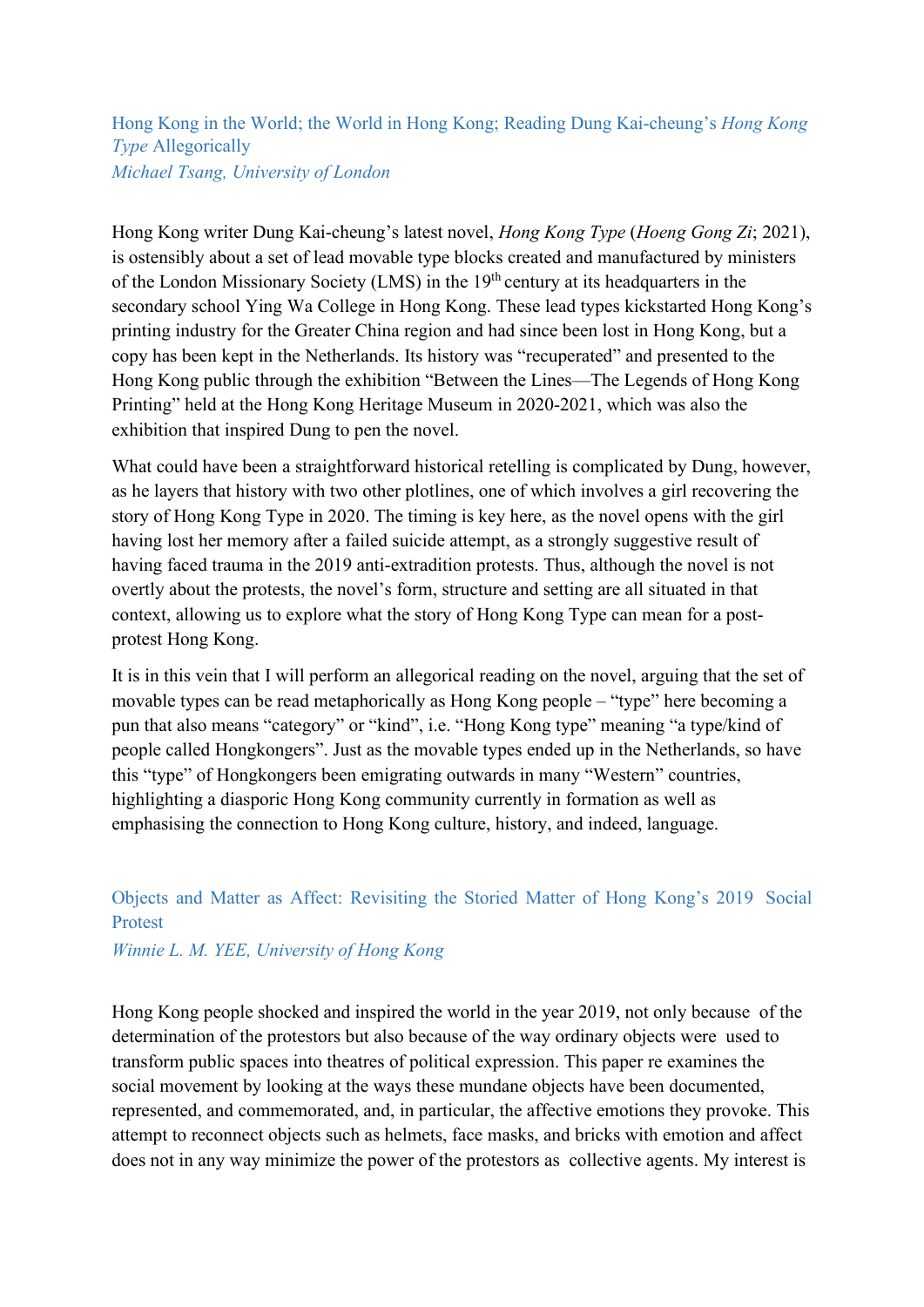in moving beyond the anthropocentric paradigm of narration and reconsidering objects as matters of affect, medium, and society.

Such a conception asks us to revisit the stable distinction between nature/culture and human/object. Citing Niels Bohr's quantum physics model, Karen Barad argues that things are not necessarily static and clearly bounded; instead, the boundaries of things are created in the process of intra-actions. Adopting a perspective shaped by theories of intra action, vibrant power, and storied matter, this paper will focus on the ways objects can represent a social movement and inspire visions of the future. It will also explore the ways that the presentation and reception of objects in a specific urban space can expose the intricate relationship between cultural identity, social movements, and global phenomena. Citing examples from literature, painting, and urban design, my inquiry into the 2019 social movement and its immediate aftermath shows the often neglected impact of the non human in shaping the cultural imagination. My focus on the aesthetic, infrastructural, and epistemological dimensions of objects highlights not only their agency but their role in rewriting the collective story of the city, taking into account its continuous "becomings" and conflicting relations.

Serpil Oppermann has described storied matter as an "an ontological performance of the world in its ongoing articulation" (149). It is created by narrative trends that focus on evolution and dissolution, and open up possibilities for non-hierarchical, crossscale ecological engagements and interactions between people and other entities and forces. The events of 2019 were intended to give the city the agency to pursue a more equitable future. The artists and protestors involved registered the complexities of the upheaval and its situation in a larger context. By analysing the function of the objects and the materiality of the space associated with the protests, this paper shows that the traumatic memories of these events are entwined with the cultural memories and history symbolized by the urbanscape and objects of Hong Kong.

# Haunted Habitat: Invisible Protesters in Dorothy Tse's Fictional Hong Kong *Astrid Møller-Olsen, Lund University and University of Stavanger*

In many ways, Hong Kong occupies a between-space with, as Kwok-kan Tam notes, "neither a precolonial past, [nor] a postcolonial future"<sup>[1](#page-5-0)</sup>; a space of transition defined by a culture of disappearance<sup>[2](#page-5-1)</sup> and populated by writers who work between standardised and local versions of English and Chinese languages.<sup>[3](#page-5-2)</sup> In Tse's fictional Hong Kong, citizens likewise dwell between illusion and reality, memory and forgetfulness: "This city sits at the conjunction between dream and wakefulness. When the past flashes before your eyes, it creates a moment

<span id="page-5-0"></span><sup>1</sup> Quoted in Tsang, "Hong Kong as a test case for world literature," *Sanglap* 4 (1), 2017: 13.

<span id="page-5-1"></span><sup>2</sup> Abbas, *Hong Kong: Culture and Politics of Disappearance*, U. of Minnesota Press, 1997.

<span id="page-5-2"></span><sup>3</sup> Tsang, 12.